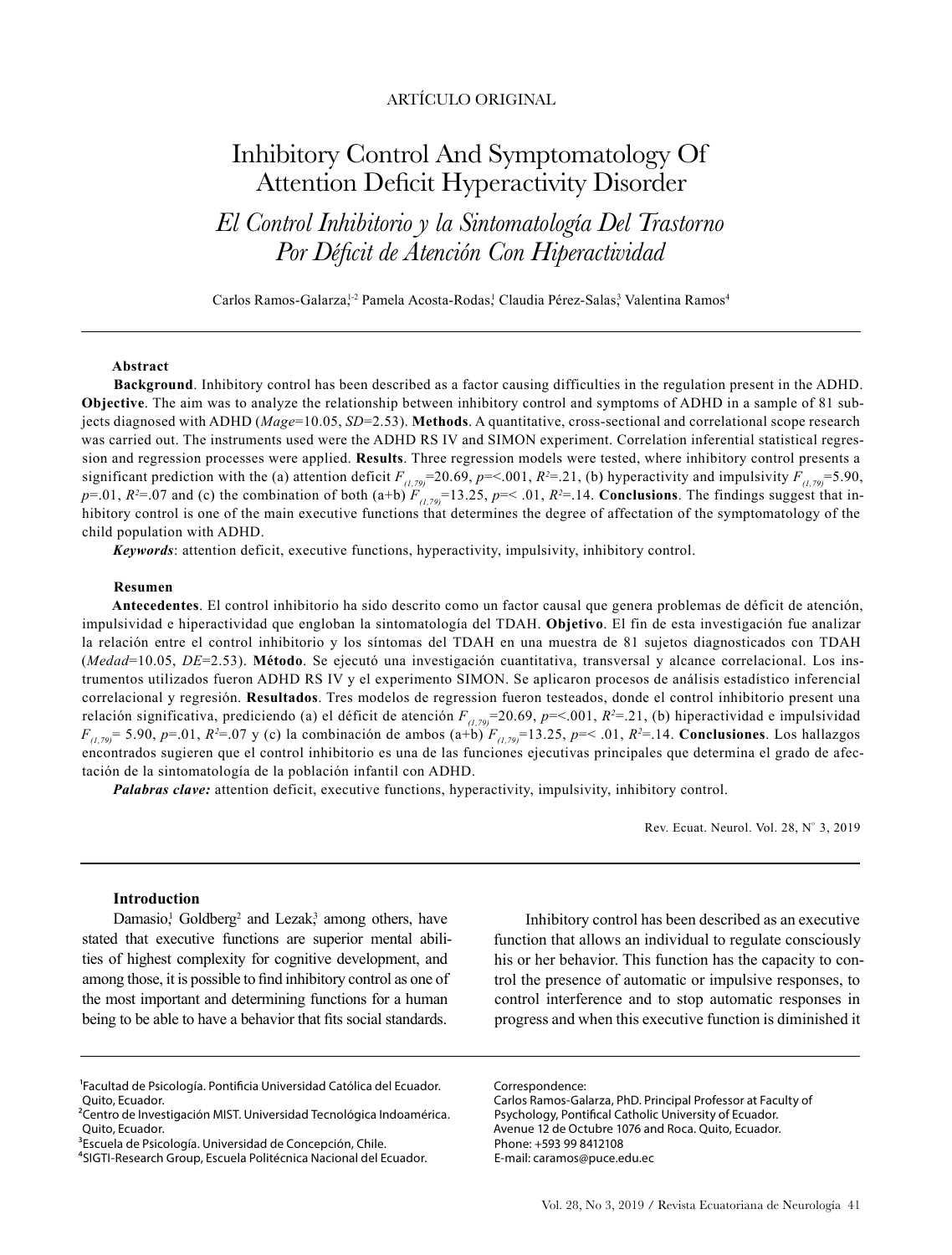would produce a classic symptomatology present in attention deficit hyperactivity disorder – ADHD.<sup>4</sup>

The development of inhibitory control can be seen since early stages of human ontology. For example, a nine-month-old baby shows difficulties to inhibit previously learned responses. On the other hand, a twelvemonth-old baby is already capable to suppress certain behaviors and change them into new responses. A threeyear-old toddler is capable to inhibit instinctive responses. At the age of six, a child shows a better impulse control, which improves significantly by the time that he or she reaches nine. Nevertheless, at the beginning of his or her teen years, there seems to be a transition period where an increase of impulsivity is present.<sup>5,6,7</sup> In general terms, diverse authors stressed that, starting at the age of twelve, inhibitory control tends to be similar to the one a person will have as an adult.<sup>8,9</sup>

Several instruments and techniques are used to test inhibitory control, for example, computer experiments where an automatic response must be inhibited, such as experimental tasks Go/No-Go or SIMON, behavior observation scales, such as BRIEF scale and EFECO,<sup>10,11</sup> and classic neuropsychology tasks such as Stroop.<sup>12</sup>

A variety of studies have reported that, the existence of a deficit in inhibitory control would produce classic ADHD symptomatology, where presented signs and symptoms such as difficulties to control impulses, regulate attention processes, control emotions, high levels of impulsivity, difficulties to finish tasks, problems to follow directions, aggressive behavior, problems when interacting within educational or familiar environments, among other issues that constitutes ADHD as one of the most important neurodevelopmental disorders for the neuropsychology area.<sup>13,14</sup>

These empirical findings have led to state that inhibitory control is the central and most important executive function for the regulation of conscious behavior in ADHD.<sup>4</sup> However, the field of research of inhibitory control and the rest of executive functions is still in development. Other perspectives have been developed such as the one written by Brown<sup>15</sup> and Gioia et al.<sup>11</sup> who affirm that inhibitory control would not be the axis of executive control as it has been proposed by Barkley,<sup>4</sup> but, it will act at the same level as the rest of executive functions, supporting behavioral regulation and cognition.

As it has been described, it is theoretically hypothesized that inhibitory control deficit produces behavioral difficulties, and from this affirmation is raised the need to develop a research study where it is possible to analyze inhibitory control prediction over ADHD symptomatology.<sup>16</sup> In this sense, this study objective is to determine the level of prediction of inhibitory control over attention deficit hyperactivity disorder and impulsivity on a sample of students with ADHD.

# **Method**

# Participants

The study included 81 students who had a diagnosis of ADHD, this diagnosis was made once the psychologists working in the Student Counseling Department of each educational institute participating in this study detected some possible cases of ADHD and sent them to get a complete evaluation by a psychologist or psychiatric specialist outside the school and asked for the report confirming this condition and this data was kept in the health department of the institution. This sample was composed of 47 males (58%) and 34 females (42%). Participants' age was between six and fifteen years old (*Mage* = 10.05,  $SD = 2.53$ ). Prospective participants were included if they met the following criteria: to have a diagnosis of ADHD combined subtype confirmed by the Student Counseling Department data and not be taking any pharmaceutical treatment at the moment of the study. Prospective participants were excluded if presenting any hearing, visual, motor or intellectual disabilities, having a diagnosis of neurodevelopmental disorders others than ADHD, taking medication for a cognitive or behavioral difficulty, being unwilling to participate in the research.

# Measures

The questionnaire used for this research was the ADHD Rating Scale IV version for teachers,<sup>17</sup> which allows testing of three variables: (a) attention deficit measured with 9 items; (b) hyperactivity/impulsivity measured with 9 items; and (c) the total scale that combines attention deficit with hyperactivity/impulsivity measured with 18 items; these alignments are based on the current proposal of ADHD described in the DSM-5.16 Prior research suggests that psychometric properties for the attention deficit scale is  $\alpha$  = .95 and for hyperactivity/ impulsivity  $\alpha$  = .94.<sup>18</sup> The current study found an internal consistency of the subscale attention deficit (items 1-9) of  $\alpha$ = .96 and the correlation between its items was among  $r = .68$  and .89. In the subscale of hyperactivity/impulsivity (items 10-18), the internal consistency was  $α= .96$ , and the correlation between its items was  $r = .59$  and  $.85$ . For the total ADHD subscale conformed by 18 items the internal consistency found was  $\alpha$ = .97 and the correlation between its items was  $r = .66$  and .85. In every subscale it was not necessary to eliminate any item because Cronbach's Alpha coefficients did not get better when doing so, because of it, every item was used as the next analysis describes.

The SIMON experiment was used from the Psychology Experiment Building Language  $(PEBL)$ ,<sup>19,26</sup> which consists on a cognitive task to inhibit the tendency of a response.<sup>20</sup> Barkley<sup>21</sup> affirms that while performing this task, humans have the automatic tendency to respond to the hemifield in which a stimulus is present and when this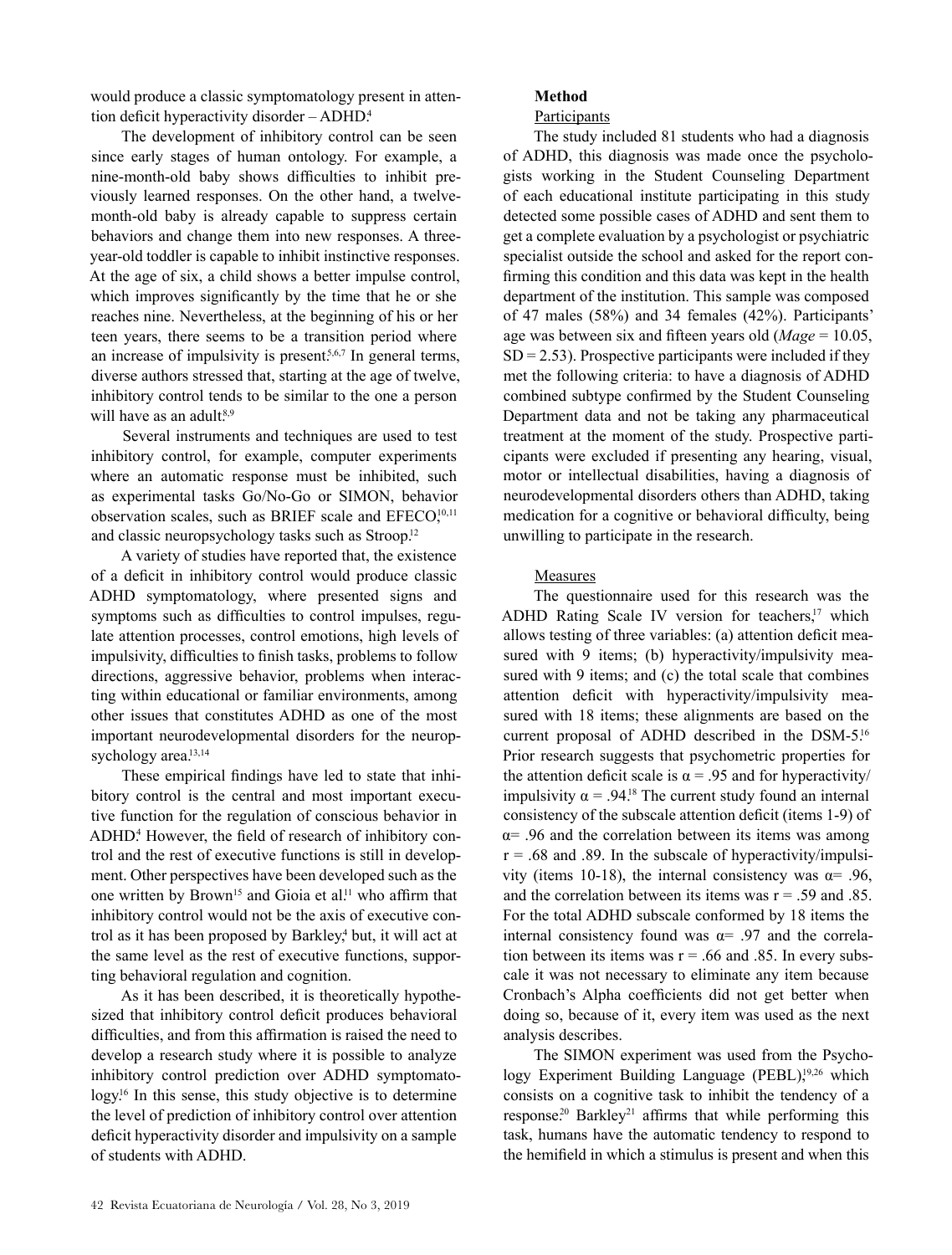response tendency stops, then, brain structures from the frontal lobe get activated allowing inhibitory control to act.

During the experiment, the screen shows a red circle (which must be clicked with the left hand) and a blue one (which triggers a response with the right hand), one at a time (see figure 1). Between the display of each circle, a cross is displayed (which disappears after 500ms. and then the next stimulus is shown) in the middle of the screen dividing it on a right and left hemifields. Once the blue or red circles are shown there is no time limit and the circle does not automatically disappear, unless the participant inputs an answer.



Figure 1. Screenshot of the experiment SIMON.<sup>26</sup>

During the task two types of trials are presented: (a) congruent trials, where the circle is displayed in its corresponding hemifield, blue circles are displayed on the right or red ones on the left side of the screen; and (b) incongruent trials, which display the circles on the wrong side of the screen to trigger the inhibition of a response, blue circles are displayed on the left and the subject needs to respond with the right hand, and where red ones are shown on the right hemifield and the right answer has to be pressed with the left hand. Congruent and incongruent stimuli are displayed on a 50/50 ratio.

Each test includes 140 trials displayed at random. In terms of position, where the circles are shown, each circle can be displayed on the right side of the screen (42%), left side (42%) or in the middle (16%) of the screen. Because of it, responses counted as errors of inhibitory control included the number of replies for which the participant did not inhibit the automatic response tendency; meaning that, when a blue circle was displayed on the left hemifield, the subject replied with his or her left hand instead of his or her right one; likewise when the red circle was displayed on the right side of the screen and the reply was done with the right hand instead of the left one. Throughout the experiments, mistakes were quantified as the number of errors when exposed to the stimuli for which inhibitory control needed to be executed.

## Data Analyses

Statistics were run using the SPSS statistical software package version 20. The analyses started with a descriptive statistical procedure of the variables. The second step was to make a correlational analysis, and then, a linear regression using three models. For the first model, inhibitory control was set as the predicting variable (independent) and attention deficit as the criterion variable (dependent). The second model set the inhibitory control as the predicting variable and hyperactivity/impulsivity as the criteria variable. The third model, took the inhibitory control variable as the predicting variable and the combination of attention deficit with hyperactivity/ impulsivity as the criterion variable.

## Procedure

Our research began with the approval of the Ethics and Research Committee of Concepcion University of Chile. Before beginning, permission to conduct the experiment was requested to educative authorities. Then, permission consent from the student's representative was required and a writing approval by the participant was asked as well. Once all the permissions where in order, the SIMON experiment was conducted. This process was performed individually and, in a distraction, freesetting. ADHD questionnaires were completed by the participant´s teachers. Once the database of the experiment and the questionnaires were built, the statistical analyses were run. The study was designed with a nonexperimental, quantitative model, cross-sectional, correlational and with a causality reach through the application of predictive techniques to determine the causal impact of the inhibitory control over ADHD's symptomatology. It is important to mention that throughout the study all ethics standards related to human research declared in Helsinki were respected at all times.<sup>22</sup>

#### **Results**

#### Hypothesized Model 1

In the correlation analysis for the first hypothesized model, it was found that inhibitory control relates mildly  $r = .46$ ,  $p = < .001$  with the attention deficit variable. The linear regression found a significant prediction of inhibitory control over attention deficit *F*(1,79)=20.69, *p*=< .001, *R2* =.21.

Figure 2 shows a tested model with its respective regression typified coefficient. The resulting regression equation is  $Y = B_0 + (B_1^* X)$ , where  $Y = 4.352 + (.487^* X)$ . For this equation, bear in mind that X values corresponding to the independent variable and where the number of mistakes that took place during the SIMON experiment predicted the attention deficit score. For example, a student having 10 SIMON errors will obtain 9.22 points on the attention deficit scale.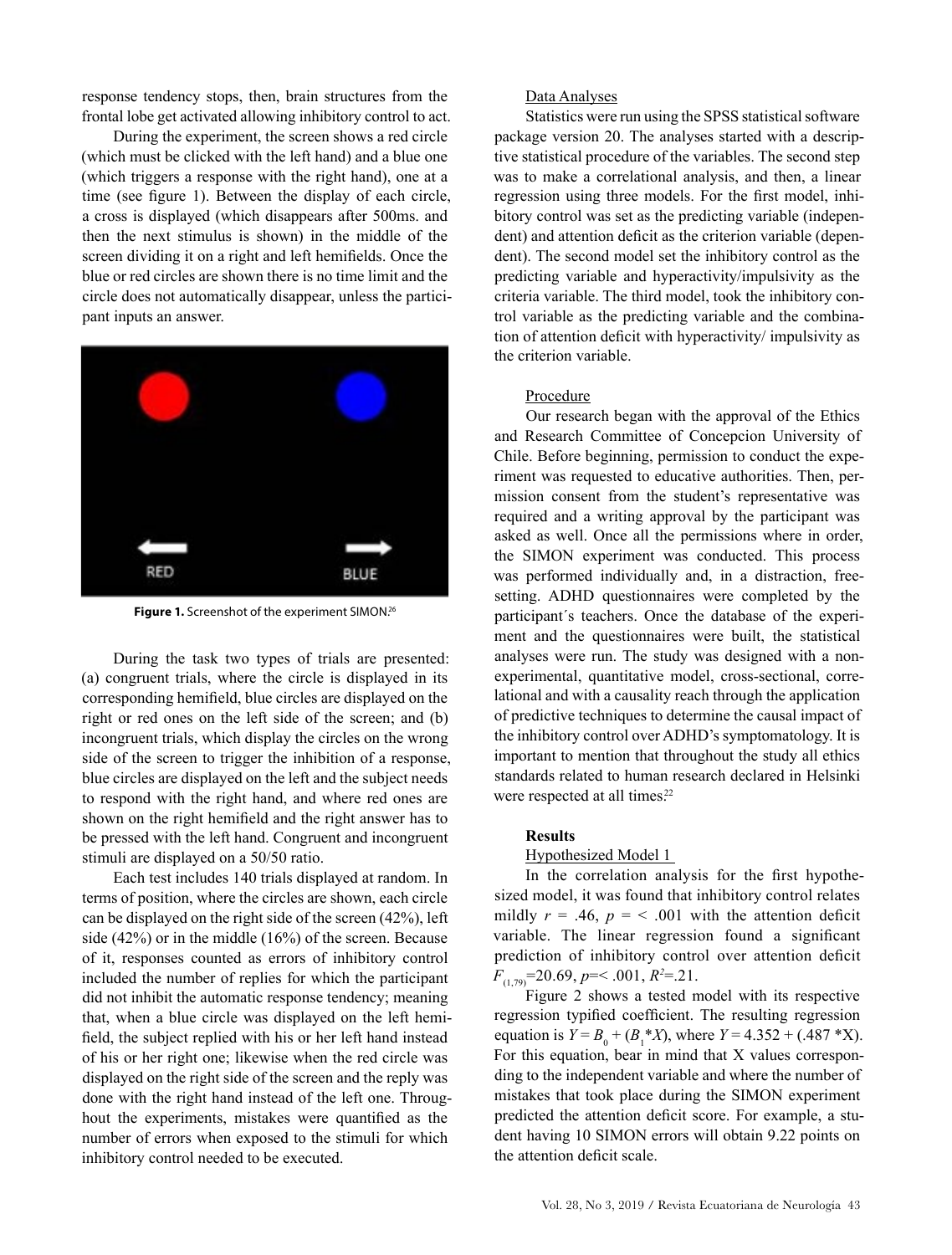

**Figure 2.** First model tested on the current research.

### Hypothesized Model 2

The second tested model found a medium magnitude correlation between inhibitory control, and the hyperactivity/impulsivity variable  $r = .26$ ,  $p = .01$ . The regression analysis found that the prediction of inhibitory control over hyperactivity/impulsivity is significant  $F_{(1, 79)} = 5.90$ ,  $p = .01$ ,  $R^2 = .07$ . Figure 3 shows a tested model with its corresponding regression typified coefficient. The resulting regression equation is  $Y = 5.346 + (.301 * X)$ , which means that a student can present 8 SIMON experiment errors and obtain 7.75 points on the hyperactivity/impulsivity scale.



**Figure 3.** Second model tested on the current research.

## Hypothesized Model 3

The third model also found a medium correlation between the inhibitory control variable and the combined variable of attention deficit with hyperactivity/impulsivity *r*= .38,  $p = 0.001$ . The regression analysis found a significant prediction of inhibitory control over the attention deficit with hyperactivity/impulsivity variable  $F_{(1, 79)}$ =13.25,  $p = 6.01$ ,  $R2 = .14$ . Figure 4 shows this tested model. The regression equation has the following data  $Y = 9.70 + (.79*K)$ , which means that if a student has 3 mistakes on the SIMON experiment, he will obtain 12.07 points on the total combined scale of attention deficit with hyperactivity/impulsivity.



**Figure 4.** Third model tested on the current research.

# **Discussion**

This research aimed to analyze the prediction of inhibitory control on attention deficit and hyperactivity/impulsivity on a sample of students diagnosed with ADHD.

The correlation coefficients allowed to state that there is a directly proportional relationship between the studied variables. This means that, while higher the number of mistakes on inhibitory control, greater the score will be obtained for the scale of attention deficit, hyperactivity/ impulsivity and the combination of both.

Furthermore, these findings show that inhibitory control is a predicting variable for behavioral factors described above. For the attention deficit prediction, it was found that inhibitory control explains 21% of its variance, while hyperactivity/impulsivity it predicts 7% of its variance, and for the prediction of the combined variable of attention deficit with hyperactivity/impulsivity, inhibitory control explains 14% of its variance. Based on these results, it is possible to conclude that even when inhibitory control is a causing factor of hyperactivity/impulsivity and attention deficit on students presenting ADHD, there are other etiological factors that would explain the rest of the variance percentage of ADHD symptomatology.

Data found on this study is related to those found by Barkley,<sup>4,27</sup> who stated that a deficit of inhibitory control is the principal cause of general executive functioning and alterations in behavioral regulation present on ADHD (impulsiveness, excessive motor activity, difficulty in responding to behavioral norms, etc.).

Additionally, the obtained results may be contrasted with prior findings reported, $2<sup>3</sup>$  there are reports with which the results from this study could be contrasted, because previous studies<sup>24,25</sup> have reported that attention deficit would not be related with inhibitory control of patients diagnosed with ADHD inattentive subtype, however, the results of the present research suggest that the attention deficit component would be related to a deficit of inhibitory control that is present on ADHD combined subtype patients.

There are multiple reasons that can explain this lack of agreement, reasons that could be related to the sample and instruments applied, but it is also possible as stated by Howard et al.<sup>8</sup> that the inhibitory control construct can take different forms, and, at the same time, these forms may imply a relationship with other behavior or cognitive variables. Nevertheless, to own judgment, this data shows a strong relationship among inhibitory control and attention deficit; which leads thinking that, in a clinical and scholar contexts, inhibitory control would be an important factor to take into consideration in the intervention with ADHD combined subtype patients, to develop adequate abilities to regulate their cognition and behavior.

For clinical practice, findings of the current research have an interesting contribution since they present a regression equation that allows identifying how the number of inhibitory control mistakes can predict attention deficit and hyperactivity/impulsivity of students with ADHD. In this way, treatment of students presenting the above-mentioned behavioral issues must be focused on the inhibitory control intervention; it could be possible to measure the efficacy of the intervention in the reduction of mistakes on inhibitory control and through a mathematical calculation of regression equation could be predicted the reduction of ADHD behavioral symptomatology.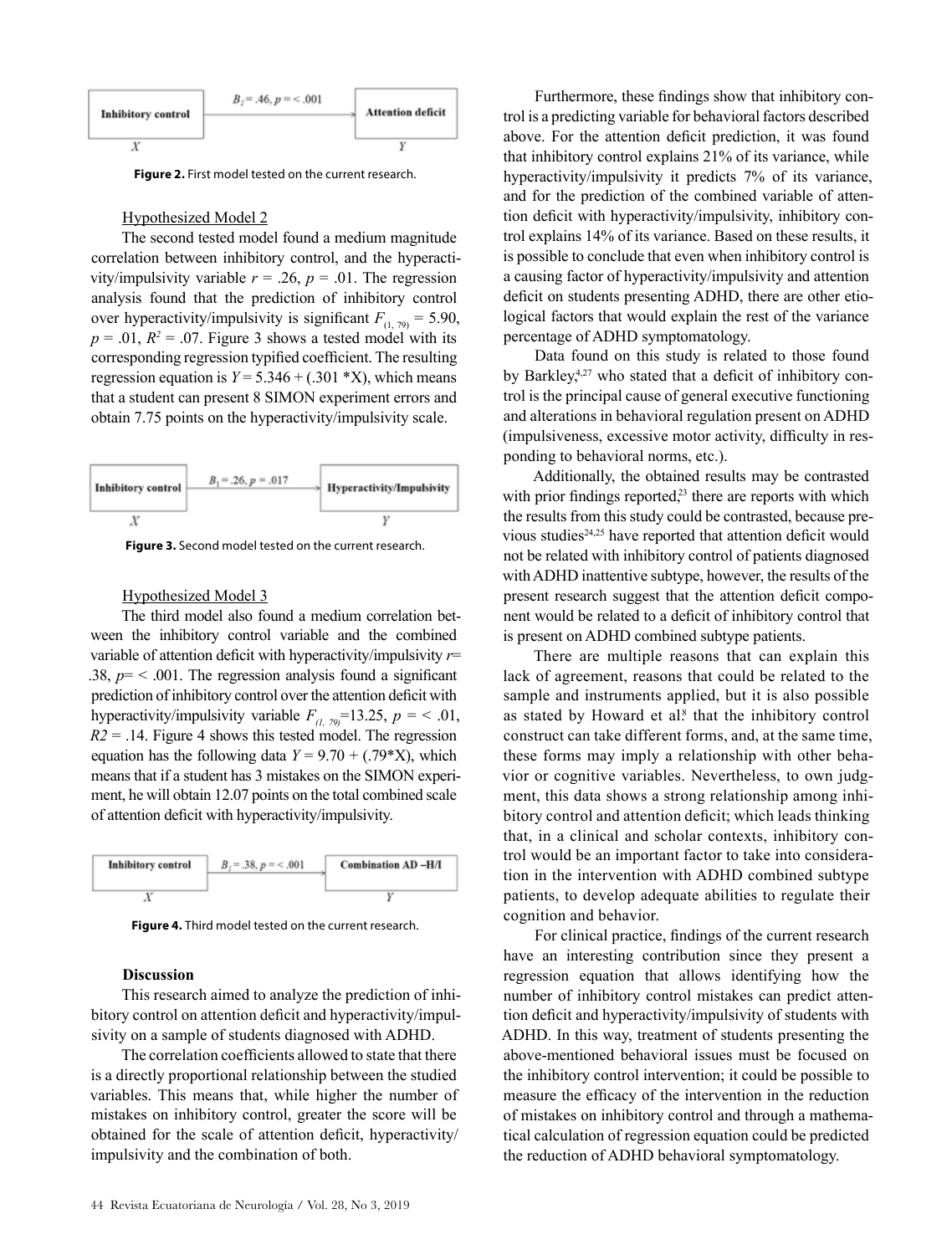As a limiting factor, it must be reported that, the students with ADHD combined subtype of this study belong to determined city of South America, which must be consider at the moment of the interpretation of the data, however, the characteristics of the country where this study took place, leads for the favorable and possible use of these results and conclusions in other similar contexts.

Finally, as additional research line to be developed in future from this study is to execute experimental type investigations where it would be possible to improve the performance of control inhibition in patients with and without an ADHD diagnosis and to analyze its impact on attention deficit, hyperactivity and impulsivity symptomatology present in this neurodevelopmental disorder.

## **References**

- 1. Damasio, A. El error de Descartes. [Descartes´ Error]. Santiago de Chile: Editorial Andrés Bello, 1994.
- 2. Goldberg, E. El cerebro ejecutivo. Lóbulos frontales y mente civilizada. [The executive brain. Frontal lobes and civilized mind]. Barcelona: Editorial Crítica Drakontos, 2002.
- 3. Lezak, M. Neuropsychological Assessment. 3th Edition. Oxford: University Press, 1995.
- 4. Barkley, R. Behavioral Inhibition, Sustained Attention, and Executive Functions: Constructing a Unifying Theory of ADHD. Psychological Bulletin, 1997, Vol. 121, No. 1, 65-94. doi: 10.1037/0033- 2909.121.1.65
- 5. Anderson, P. Assessment and development of executive function during childhood. Child Neuropsychology: A Journal on Normal and Abnormal Development in Childhood and Adolescence, 2002, 8 (2), 71-82. doi:10.1076/chin.8.2.71.8724
- 6. Anderson, P., & Reidy, N. Assessing Executive Function in Preschoolers. Neuropsychol Rev, 2012, 22, 345-360. doi: 10.1007/s11065-012-9220-3
- 7. Rosselli, M., Matute, E., & Ardila, A. Neuropsicología del desarrollo infantil. [Neuropsychology of child development]. México D.F.: El Manual Moderno, 2010.
- 8. Howard, S. J., Johnson, J., & Pascual-Leone, J. Clarifying inhibitory control: Diversity and development of attentional inhibition. Cognitive Development, 2014, 31, 1-21. doi: 10.1016/j.cogdev.2014.03.001
- Macdonald, J., Beauchamp, M., Crigan, J., & Anderson, P. J. Age-related differences in inhibitory control in the early school years. Child Neuropsychology, 2014, 20(5), 509-526. doi: 10.1080/09297049.2013.822060
- 10. García-Gómez, A. Desarrollo y validación de un cuestionario de observación para la evaluación de las funciones ejecutivas en la infancia. [Development and validation of an observation questionnaire

for the evaluation of executive functions in childhood]. Revista Intercontinental de Psicología y Educación, 2015, 17 (1), 141-162.

- 11. Gioia, G., Isquith, P., Retzlaff, P., & Espy, K. Confirmatory Factor Analysis of the Behavior Rating Inventory of Executive Function (BRIEF) in a Clinical Sample. Child Neuropsychology, 2002, 8 (4), 249-257. doi:10.1177/0031512516650441
- 12. Conca, B., & Ibarra, M. Estandarización de la prueba de colores y palabras de Stroop en niños de 8 a 12 años para la Región Metropolitana. Memoria de tesis de Psicólogo. [Standardization of the test of colors and words of Stroop in children from 8 to 12 years old for the Metropolitan Region. Psychology thesis report]. Santiago de Chile: Universidad de Chile, 2004.
- 13. Vaughn, A., Epstein, J., Rausch, J., Altaye, J., Newcorn, J., Hinshaw, S. &Wigal, T. (2011). Relation between outcomes on a continuous performance test and ADHD symptoms over time. Journal of Abnormal Child Psychology, 2011, 39, 853-864. doi: 10.1007/s10802-011-9501-y
- 14. Vélez-Van-Meerbeke, A., Zamora, I., Guzmán, B., López, C., & Talero-Gutierrez, C. Evaluación de la función ejecutiva en una población escolar con síntomas de déficit de atención e hiperactividad. [Evaluation of executive function in a school population with symptoms of attention deficit and hyperactivity]. Neurología, 2013, 28 (6), 348-355. doi: 10.1016/j.nrl.2012.06.011
- 15. Brown, T. ADD/ADHD and impaired executive function in clinical practice. Current Psychiatry Reports, 2008, 10 (5), 407-411. doi: 10.1007/s12618- 009-0006-3
- 16. American Psychiatric Association. Guía de consulta de los criterios diagnósticos del DSM-5. [Guidelines for consulting the diagnostic criteria of the DSM-5]. Washington, DC: American Psychiatric Publishing, 2014.
- 17. Du Paul, G., Power, T., Anastopoulus, A., Reid, R., Kara, M., y Ikeda, M. Teacher Ratings of Attention Deficit Hyperactivity Disorder Symptoms: Factor Structure and Normative Data. Psychological Assessment, 1997, 9 (4), 436-444. doi: 10.1037/ pas0000166
- 18. Servera, M., & Cardo, E. ADHD Rating Scale-IV en una muestra escolar española: datos normativos y consistencia interna para maestros, padres y madres. [ADHD Rating Scale-IV in a Spanish school sample: normative data and internal consistency for teachers, parents and mothers]. Revista de Neurología, 2007, 45 (7), 393-399. PMID: 17918104
- 19. Mueller, S., & Piper, B. The Psychology Experiment Building Language (PEBL) and PEBL Test Battery. Journal of Nueroscience Methods, 2014, 250 - 259. doi: 10.1016/j.jneumeth.2013.10.024